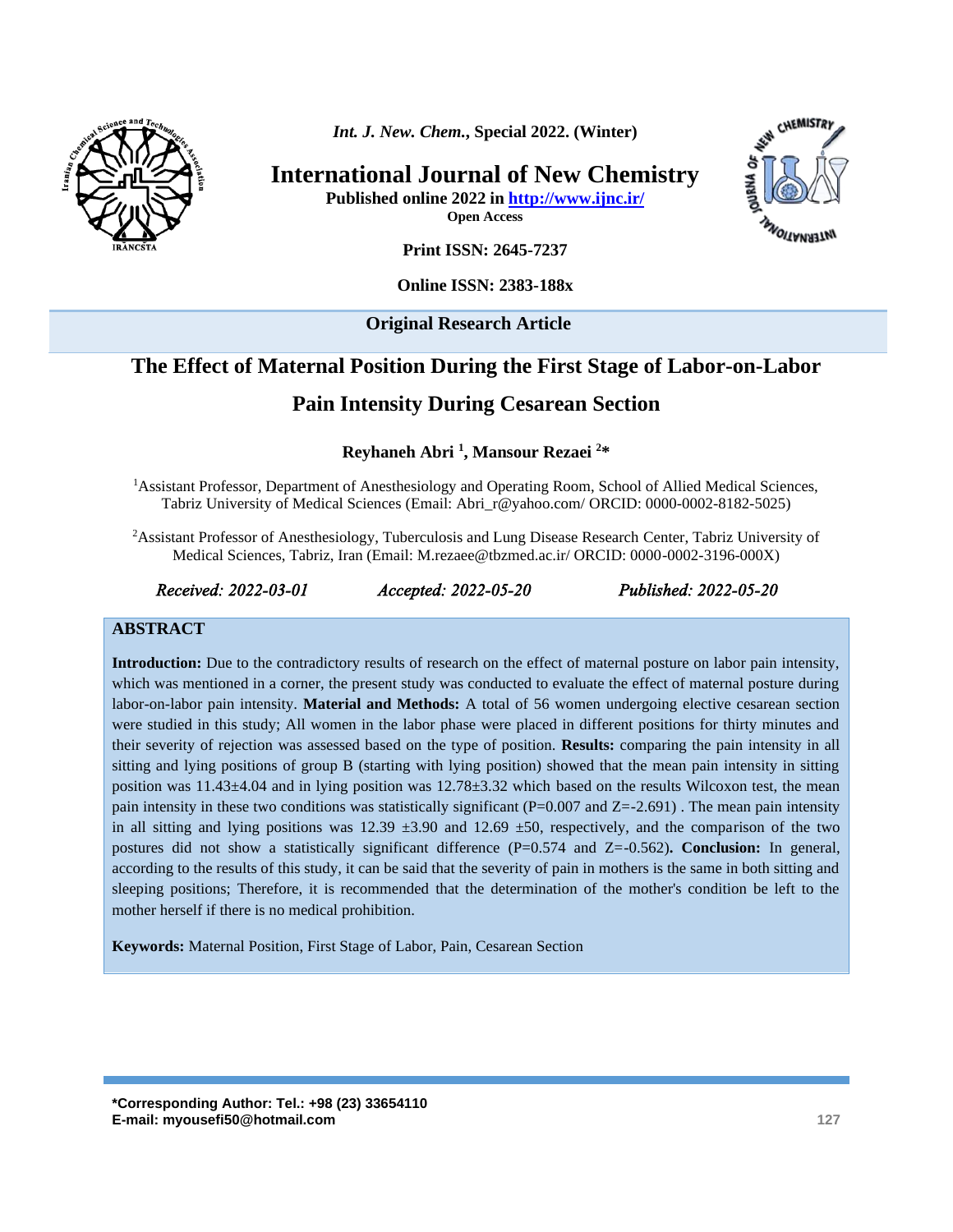## **Introduction**

Labor pain is one of the most severe pains reported in humans; It has been compared to the pain caused by amputation of fingers. These very severe pains cause adverse effects on the mother and fetus [1]; These include decreased uterine-placental blood flow, impaired fetal heart sound, bleeding, low Apgar score of the infant, delayed gastrointestinal emptying and increased risk of pulmonary aspiration in the mother, contraction of the pelvic floor muscles, and impaired labor progression; For this reason, the relief of labor pains has been one of the most important topics in midwifery science for a long time [2-4]. Methods of relieving labor pain can be divided into three main groups including pharmacological, psychological and physiological methods [5-7]. Maternal posture change during labor is one of the physiological methods to reduce labor pain. Some research has shown that upright postures are easier for mothers; In others, lying on their backs is more likely to be reported by mothers; According to some researchers, not only is uterine function better in women who are standing than in women who are asleep, but mothers also experience less pain in this condition [8-10]. It has also been reported that mothers in a sitting position have shorter delivery times and less pain than in a lying position [11-13]. The results of a study conducted in eleven hospitals in seven countries also showed that mothers who were in an upright position during labor were shorter in length and less in pain than others, but other researchers, in a study entitled "Moving the mother during childbirth" showed that if the mother walks, the benefits such as shortening the delivery time and reducing labor pains will be less. Pain relief methods and their effectiveness have always been controversial [14-16]. Due to the contradictory results of research on the effect of maternal posture on labor pain intensity, which was mentioned in a corner, the present study was conducted to evaluate the effect of maternal posture during labor-on-labor pain intensity.

### **Material and Methods**

In this quasi-experimental study, 56 pregnant women who were candidates for elective cesarean section referred to Al-Zahra Hospital (Tabriz University of Medical Sciences) were studied. The study units were first-time pregnant women aged 35-36 years who had full-term pregnancies, singletons and healthy fetal membranes. These women did not have a history of any medical, surgical, or psychological problems and did not have any particular problems during pregnancy.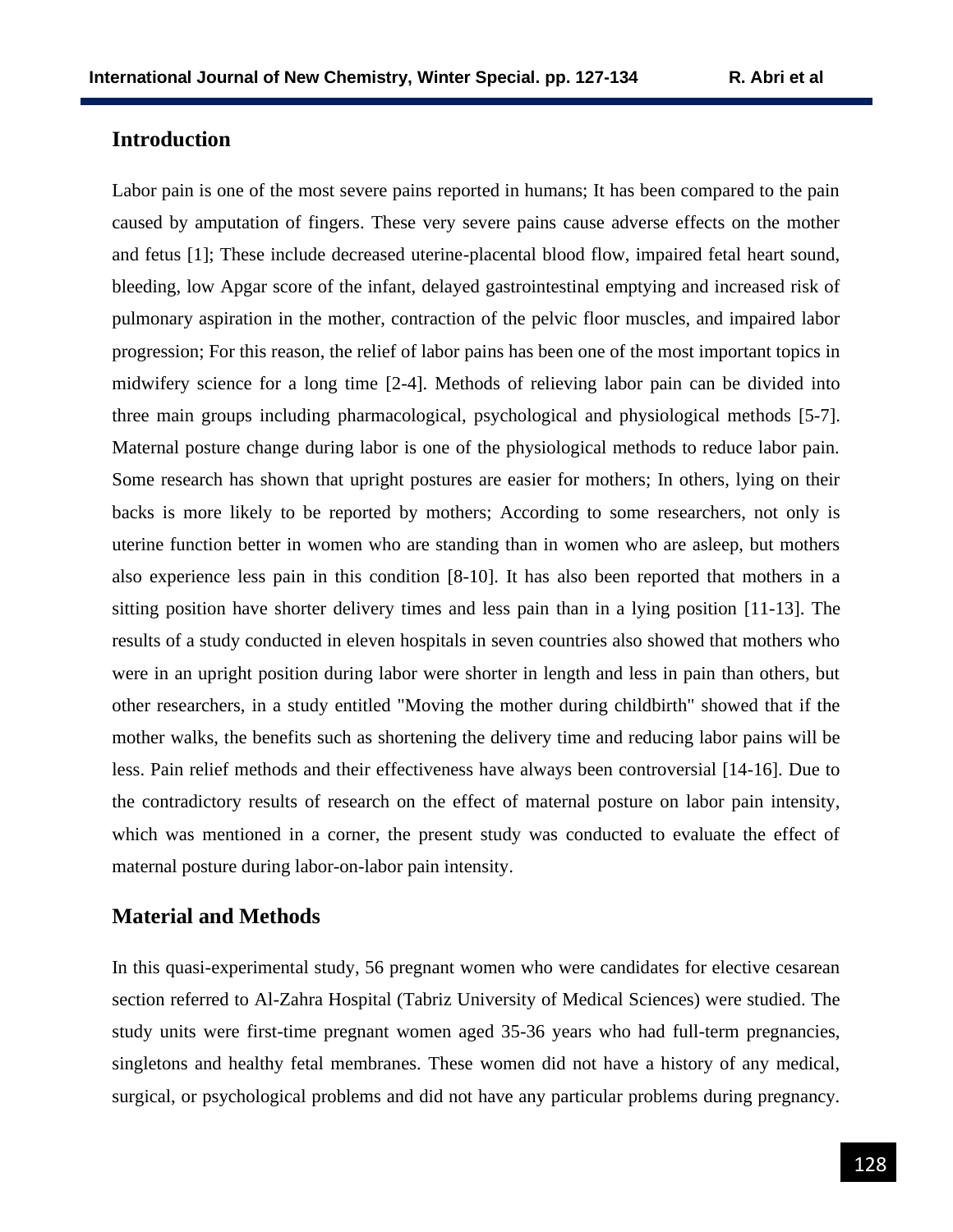The contractions of the research units started spontaneously and at the time of admission, the contractions were repeated every 5-10 minutes and the dilation of the cervix was 2-5 cm. These people were randomly divided into two groups "A" and "B". During the research stages, cases such as the use of oxytocin, fetal distress and abnormal delivery were excluded from the study. The instruments used in this study included the interview form (including demographic information, pregnancy history, family status, pregnancy information, etc.), observation form (including pain intensity assessment information, uterine contractions, fetal heart rate and stage progress evaluation). First, delivery and infant characteristics), the Spielberger Manifest Manifest Anxiety Scale (consisting of 20 phrases and scores between 20-76, which are divided into six categories), and the Visual Pain Scale (10 cm vertical line, numbered from zero to 10). Zero meant "completely painless" and 10 meant "maximum pain intensity"). Content validity method was used to determine the validity of both interview and observation forms. The reliability of these forms was also confirmed using the correlation method between researchers with  $r = 97\%$ . Visual Pain Scale is also a standard and approved tool. Using this form in acute pain gives more accurate results than other pain measurement methods such as the McGill scale. In the data collection stage, first the Spielberger Anxiety Scale was completed for the research units and the pain intensity was measured based on the VAS scale; The research units were then monitored for two hours. During this period, mothers in group "A" in four 30-minute periods in sitting-lying-back-sitting-lying-back positions and mothers in group "B" in four 30-minute periods in lying-back positions, respectively. They were sitting - lying on their backs - sitting. At the end of every 30 minutes, the severity of labor pain in the research units was assessed based on VAS; During this period, uterine contractions, cervical dilation, and fetal head descent were monitored and recorded once before posture and then at the end of the first hour and the end of the second hour. After delivery, information about the characteristics of delivery and the baby according to the mother's file was recorded in the observation form. The collected data were analyzed using Chi-Square, Mann-Whitney, Wilcoxon and one-way analysis of variance at the significant level of P 0.05. This study was carried out with the approval of the ethics committee of Tabriz University of Medical Sciences (NO: [IR.TBZMED.REC.1398.699\)](http://ethics.research.ac.ir/IR.TBZMED.REC.1398.699) and obtaining informed consent from all participants.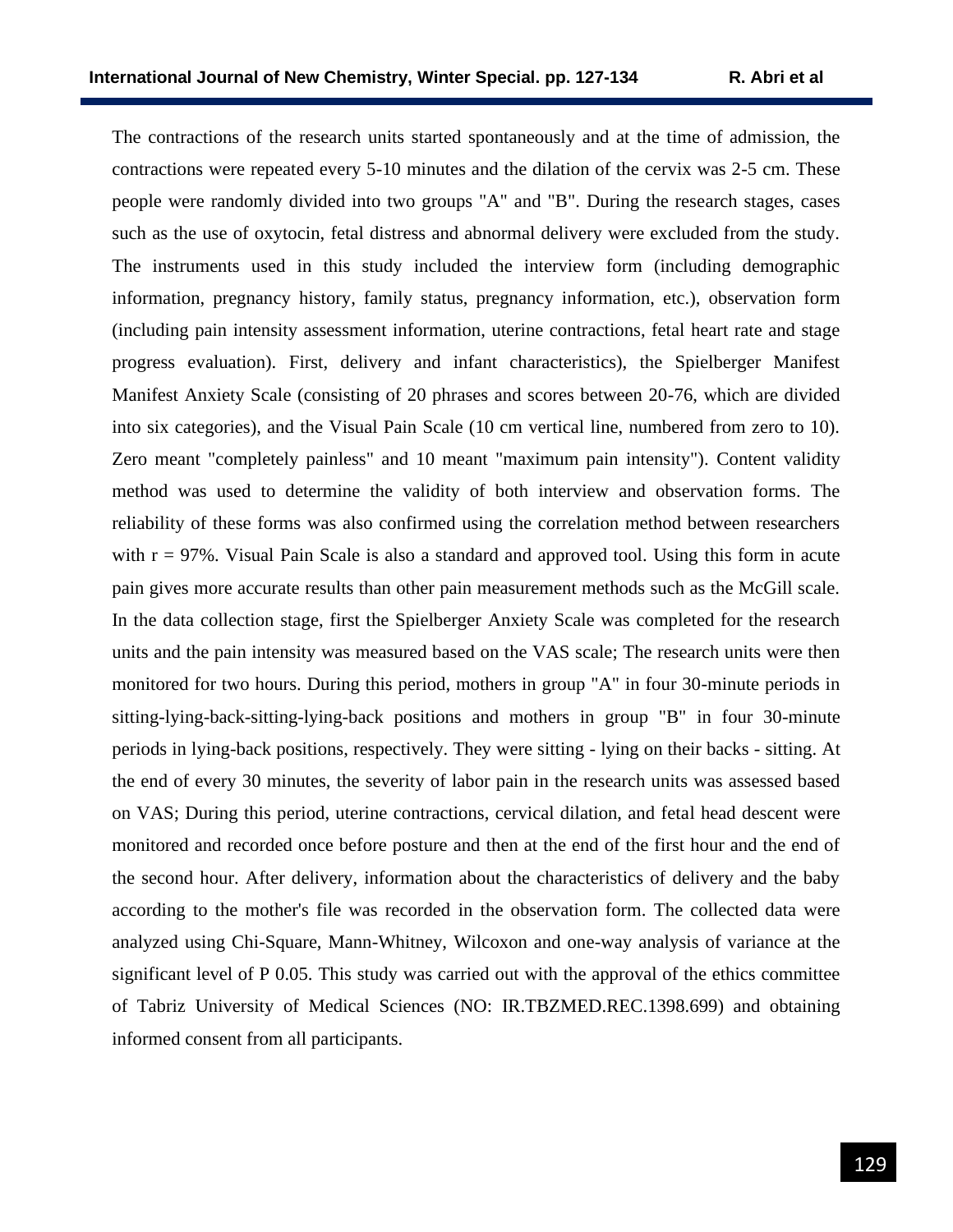## **Results**

The results of the present study in the study of demographic characteristics of research units such as age, education, mother's occupation and spouse's education showed that the two groups did not have a statistically significant difference in terms of these variables. The mean age in the research units was  $27.39 \pm 11.08$  years and 47.5% of them had a diploma or higher and 59.3% of them were housewives. There was no statistically significant difference between the two groups in terms of maternal weight, maternal height, infant weight and neonatal Apgar score. The mean weight and height of mothers were  $69\pm9.8$  kg and  $153.87 \pm11.42$  cm and the mean weight of newborns was 3150± 37.3 g, respectively. There was no significant difference between the two groups in terms of other intervening factors such as history of painful menstruation, back pain during pregnancy, duration of walking during pregnancy, family stability status and religious beliefs. Examination of the level of overt anxiety of the research units at the time of admission showed that 67.3% of the subjects had moderate anxiety; Anxiety levels of 22.4% were mild and only 10.2% were very anxious; Based on test results. After controlling all the intervening factors, in the study of specific objectives, the results of Mann-Whitney test showed that the mean pain intensity before determining the condition in the two groups was not statistically significant  $(Z =$ -22.21, U = 391.50, 825 / p=0.09). Other results of Mann-Whitney test in the mean pain intensity at the end of the first hour showed that the two groups did not have a statistically significant difference  $(Z = -1.178, U = 355.00, P = 0.239)$ . Also, according to the results of Mann-Whitney test, the difference between the mean pain intensity based on VAS at the end of the second hour was not significant between the two groups ( $Z = -1.273$  and  $U = 355.50$ ,  $P = 0.203$ ). Comparison of pain intensity in all sitting and lying positions in group A (starting with sitting position) showed that the mean pain intensity in sitting position was  $13.57\pm3.54$  and in supine position was 12.59±77 which based on the results Wilcoxon test, the mean pain intensity in these two conditions, showed a statistically significant difference ( $P = 0.038$ ,  $Z = -2.071$ ). Also, comparing the pain intensity in all sitting and lying positions of group B (starting with lying position) showed that the mean pain intensity in sitting position was  $11.43\pm4.04$  and in lying position was 12.78±3.32 which based on the results Wilcoxon test, the mean pain intensity in these two conditions was statistically significant ( $P = 0.007$  and  $Z = -2.691$ ). The mean pain intensity in all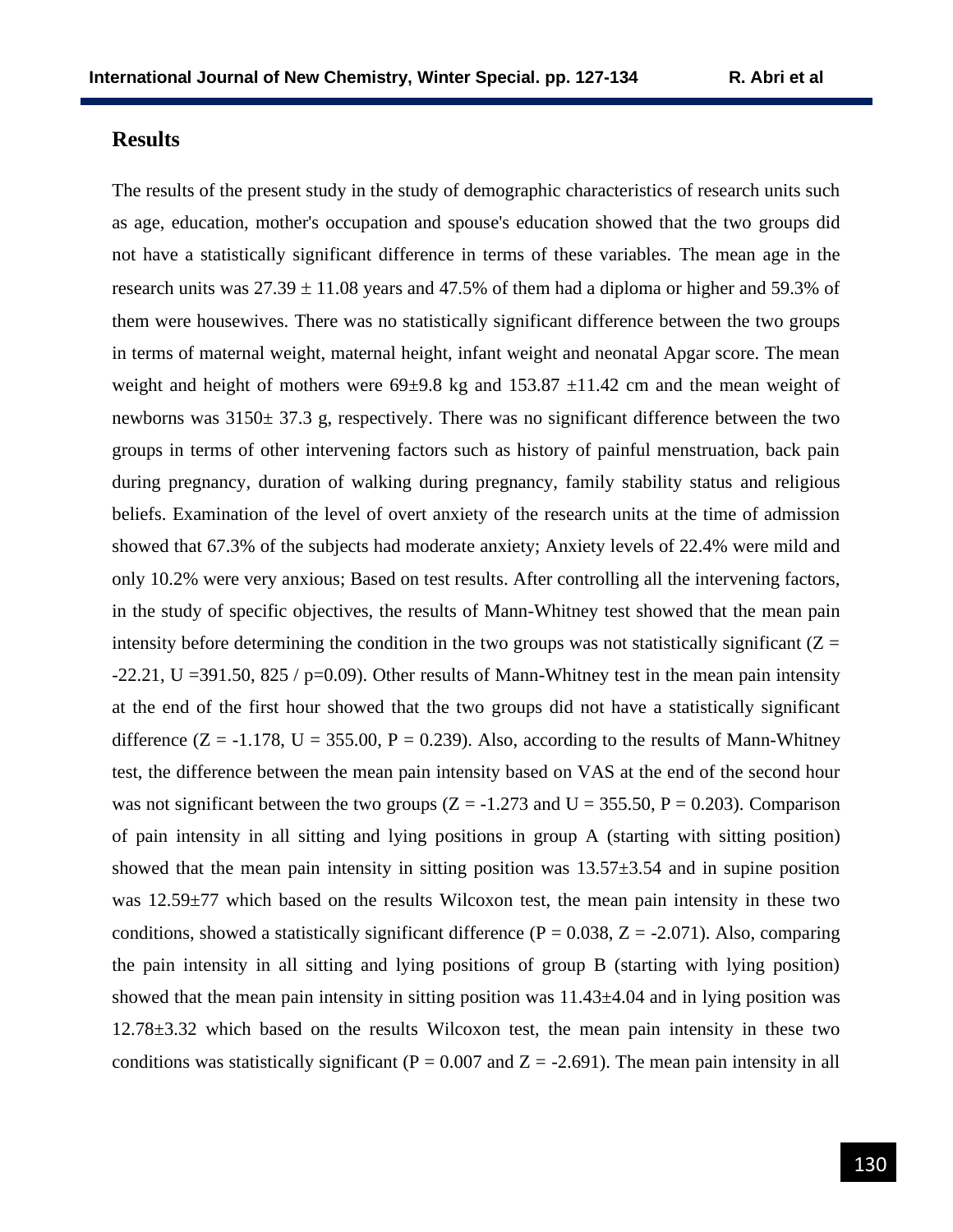sitting and lying positions was  $12.39 \pm 3.90$  and  $12.69 \pm 50$ , respectively, and the comparison of the two postures did not show a statistically significant difference ( $P = 0.574$  and  $Z = -0.562$ )

#### **Discussion**

The main finding of the present study was that the mean severity of labor pain in all sitting positions and total sleeping positions in all research units was not statistically significant [17]. This finding means that according to this, the position of the mother during labor does not affect the severity of labor pain [18-20]. Regarding the effect of maternal status during labor-on-labor pain, some researchers have reached similar conclusions; Among them, McManus and Calder reported that there was no statistically significant relationship between upright postures in the mother and the use of analgesics [21-23]. Williams also did not report a significant relationship between analgesic use and maternal status during labor [24]. Calvert et al. Reported that the pain intensity was more severe in the group of women who walked during childbirth than in the sleeping group, and the highest level of pain was associated with primiparous women in the mobile group; It is also reported that only 41% of people chose the upright position during childbirth and among primiparous women, only one third of the people tended to walk. Goharnejad also reported in a similar study that the mother's condition has no effect on the severity of labor pain and the pain intensity of the first stage of labor is the same in both upright and supine positions [25-27]. In this study, in both groups, the mean pain intensity in upright and supine positions was statistically significant; The mean pain intensity was higher in the supine position in the supine position and in the supine position in the supine position [28-30]. Due to the fact that with the progress of labor, the severity of pain also increases, due to the intermittent shifting of postures, this significant difference can be considered as a result of the progression of labor and not a change in postures [31-33]. In this regard, it has been reported that the progress of labor is significantly associated with increasing pain intensity, Goharnejad achieved similar results in his research [34-36].

## **Conclusion**

In general, according to the results of this study, it can be said that the severity of pain in mothers is the same in both sitting and sleeping positions; Therefore, it is recommended that the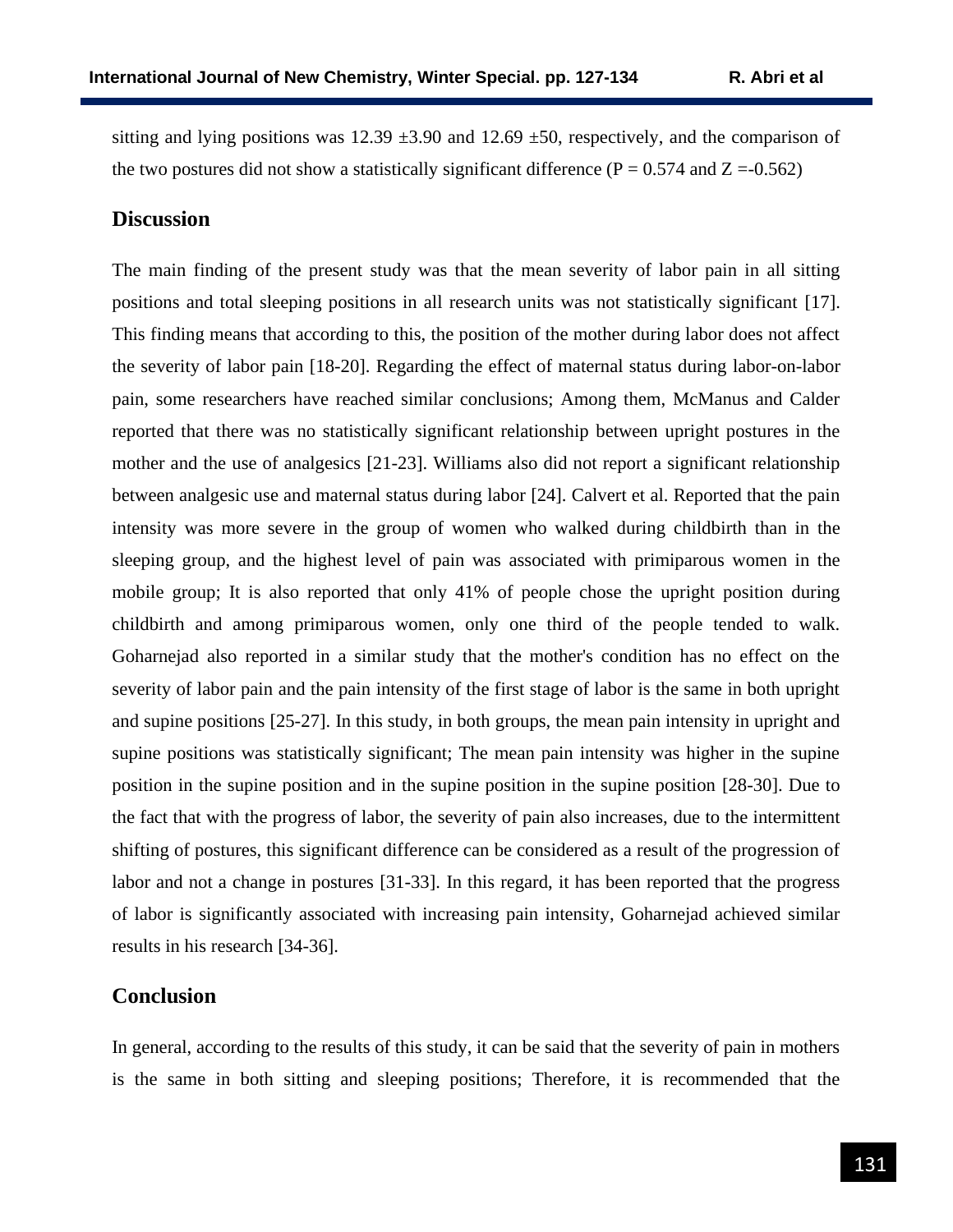determination of the mother's condition be left to the mother herself if there is no medical prohibition; Because in each person, depending on his particular position, being in an upright or lying position can be the most comfortable position and the mother should not be forced to walk or lie in bed against her will; Rather, mothers can achieve a comfortable state in which they feel more comfortable by changing their position early or late in the first stage of labor. In this regard, it has been said that the role of the midwife in helping the mother to adopt a proper posture during labor is very decisive and the midwife's advice in this regard is very important; Therefore, midwives should help the mother to choose a suitable and comfortable position according to the mother's wishes.

## **References**

- 1. K. Solo, S. Lavi, C. Kabali, G. N. Levine, A. Kulik, A. A. John-Baptiste, S. E. Fremes, J. Martin, J. W. Eikelboom, M. Ruel, bmj., 367 (2019)
- 2. K. Hashemzadeh, M. Dehdilani, M. K. Gol, Int J Womens Health Reprod Sci., 9:69 (2021)
- 3. K. Solo, S. Lavi, C. Kabali, G. N. Levine, A. Kulik, A. A. John-Baptiste, S. E. Fremes, J. Martin, J. W. Eikelboom, M. Ruel, bmj., 367 (2019)
- 4. K. Hashemzadeh, M. Dehdilani, M. K. Gol, Int J Womens Health Reprod Sci., 9:69 (2021)
- 5. W.-Q. Ma, Y. Wang, X.-J. Sun, X.-Q. Han, Y. Zhu, R. Yang, N.-F. Liu, Coronary artery disease., 30:367 (2019)
- 6. M. Dehdilani, M. K. Gol, K. Hashemzadeh, Crescent Journal of Medical and Biological Sciences., 6:350 (2019)
- 7. M. Jannati, M. R. Navaei, L. G. Ronizi, Journal of Family Medicine and Primary Care., 8:2768 (2019)
- 8. J. A. Mawhinney, C. A. Mounsey, D. P. Taggart, European Journal of Cardio-Thoracic Surgery., 53:1127 (2018)
- 9. K. Hashemzadeh, M. Dehdilani, M. K. Gol, International Journal of Women's Health and Reproduction Sciences., 8:406 (2020)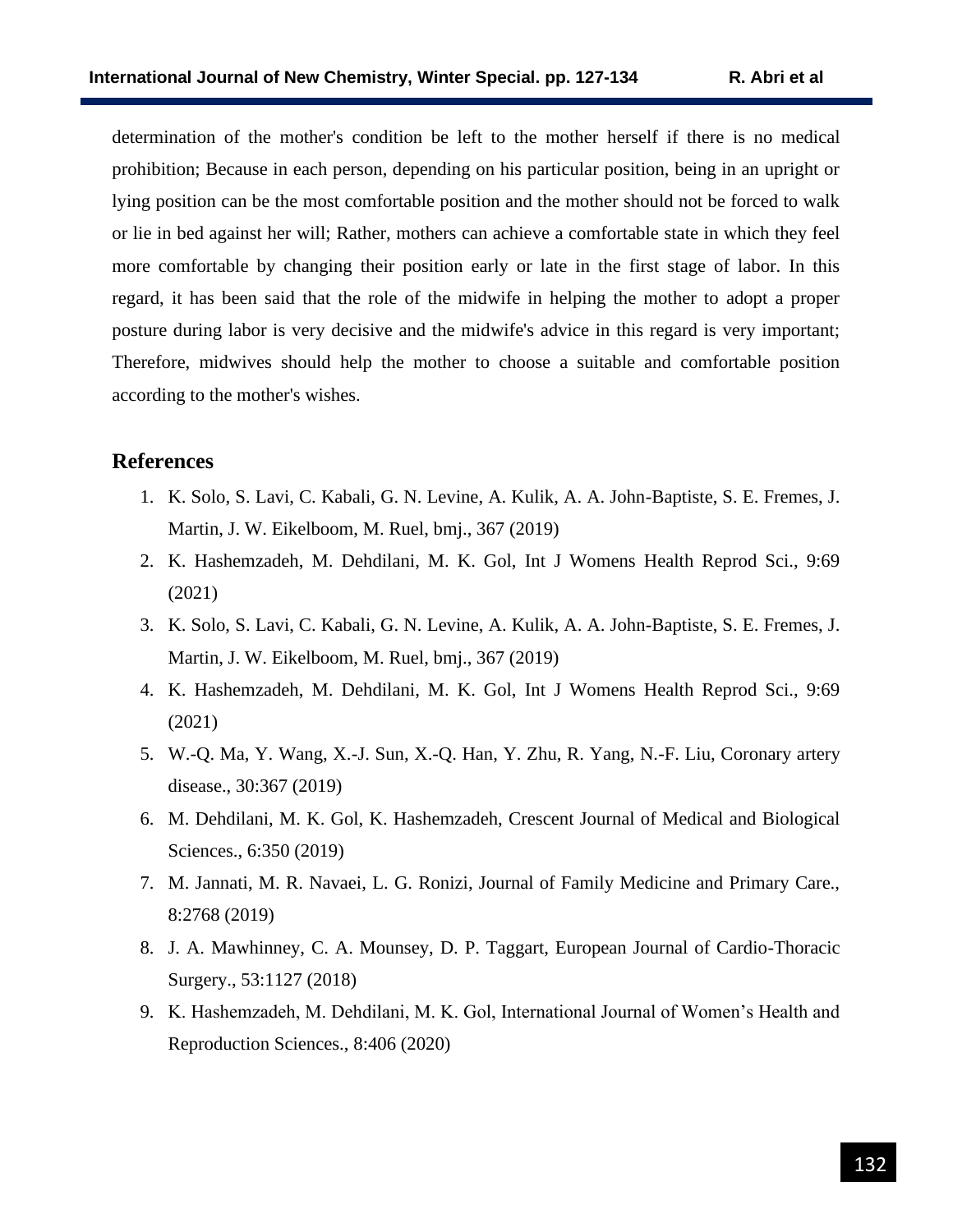- 10. M. Correa-Rodríguez, M. Abu Ejheisheh, N. Suleiman-Martos, M. J. Membrive-Jiménez, A. Velando-Soriano, J. Schmidt-RioValle, J. L. Gómez-Urquiza, Journal of clinical medicine., 9: 909 (2020)
- 11. N. A. Smart, G. Dieberg, N. King, Journal of the American College of Cardiology., 71: 983 (2018)
- 12. C. Spadaccio, U. Benedetto, Annals of cardiothoracic surgery., 7:506 (2018)
- 13. T. M. Kieser, D. P. Taggart, Journal of Cardiac Surgery., 33: 219 (2018)
- 14. K. Hashemzadeh, M. Dehdilani, M. K. Gol, Crescent Journal of Medical and Biological Sciences., 5: 517 (2019)
- 15. K. Mirzaei, A. Fathi, SM. Asadinejad, NCZ. Moghadam, Academic Journal of Health Sciencies: Medicina balear., 37(3):58 (2022)
- 16. M. Abolhasani, E. Ghasemi, AH. Fathi, MJ. Hayatizadeh, Journal of Iranian Dental Association., 33(3):51 (2021)
- 17. M. Momeni-Moghaddam, C. Hashemi, A. Fathi, F. Khamesipour, Beni-Suef University Journal of Basic and Applied Sciences., 11(1):1 (2022)
- 18. M. Abolhasani, P. Givehchian, A. Fathi, S. Goudarzi, Journal of Iranian Dental Association., 33(1):17 (2021)
- 19. A. Fathi, B. Ebadian, SN. Dezaki, N. Mardasi, R. Mosharraf, et al.,International Journal of Dentistry., 1:1 (2022)
- 20. R. Mosharraf, A. Fathi, SS. Botshekan, International Journal of Dentistry., 2:1 (2022)
- 21. R. Mosharraf, P. Molaei, A. Fathi, S. Isler, International Journal of Dentistry., 12:5977994 (2021)
- 22. R. Monirifard, M. Abolhasani, B. Tahani, A. Fathi, A. Choobdaran, Journal of Iranian Dental Association., 31:182 (2019)
- 23. M. Maalekipour, M. Safari, M. Barekatain, A. Fathi, International Journal of Dentistry., 5:1 (2021)
- 24. E. Ghasemi, AH. Fathi, S. Parvizini, Journal of Iranian Dental Association., 31(3):169 (2019)
- 25. A. Fathi, A. Salehi, Academic Journal of Health Sciencies: Medicina balear., 37(1):29 (2022)